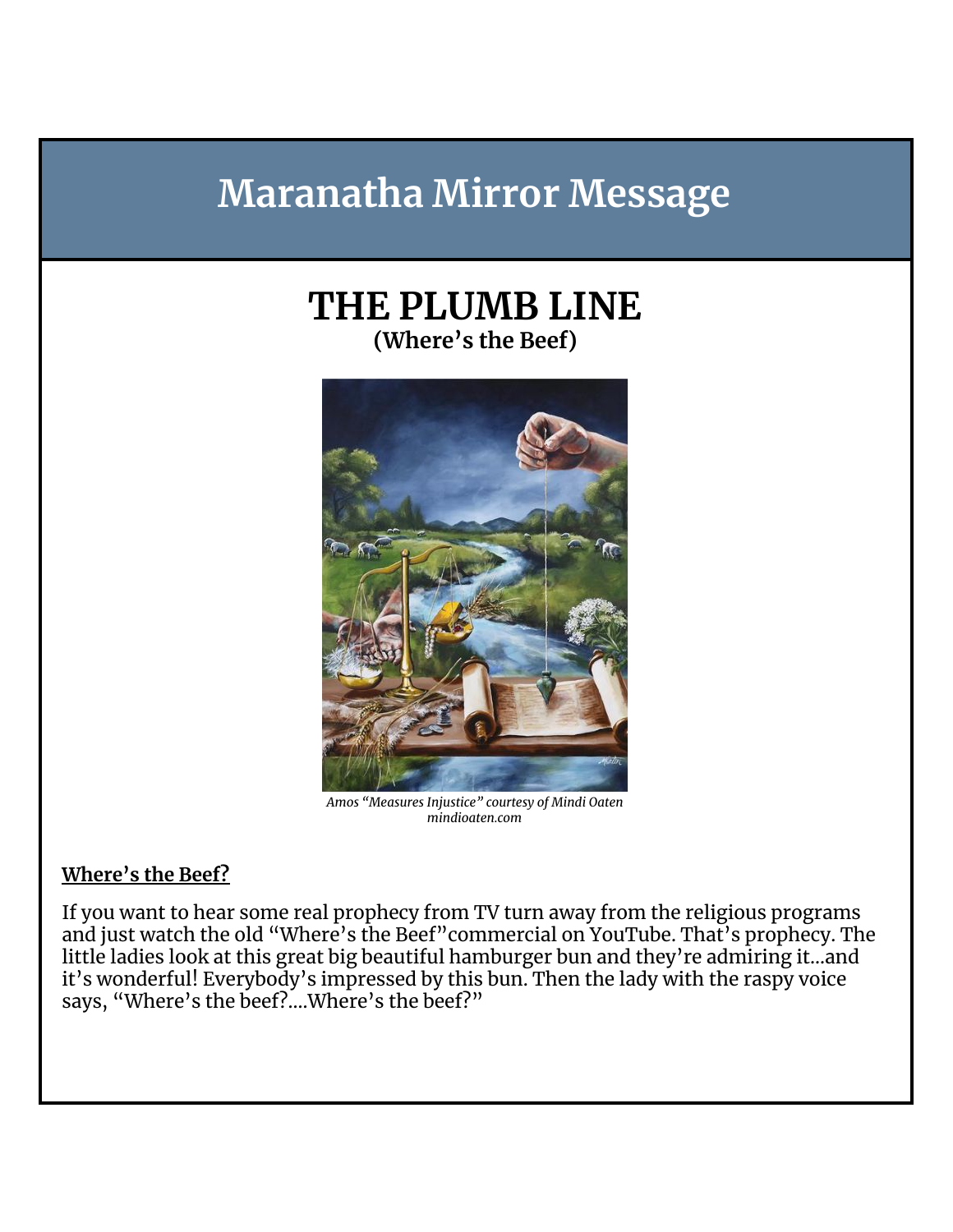

American culture is just like that bun...with a hamburger on it about the size of a quarter.

All kinds of froth and very little substance. The worst offender at offering people a great big lovely bun with a shriveled excuse for a hamburger inside is the professing Christian church. And then the voice of the little old lady becomes the voice of God. And he says,

"Where's the beef?"

— You say you have living bread for the world....

Where is it?

— You say you have the power to change lives....

#### Where is it?

— You say you're the one place where the forgotten, rejected, outcasts of this world can find acceptance....

Where are they?

— You say Jesus died for your sins and rose from the grave and is now alive and lives in your midst....

Where is he?

And when God begins to say to the people who claim to be his church, his kingdom, his royal priesthood on this earth, when God begins to say, "Where's the beef?" the laughing stops and we're talking about divine judgment.

*When someone has been given much, much will be required in return; and when someone has been entrusted with much, even more will be required. Luke 12:48*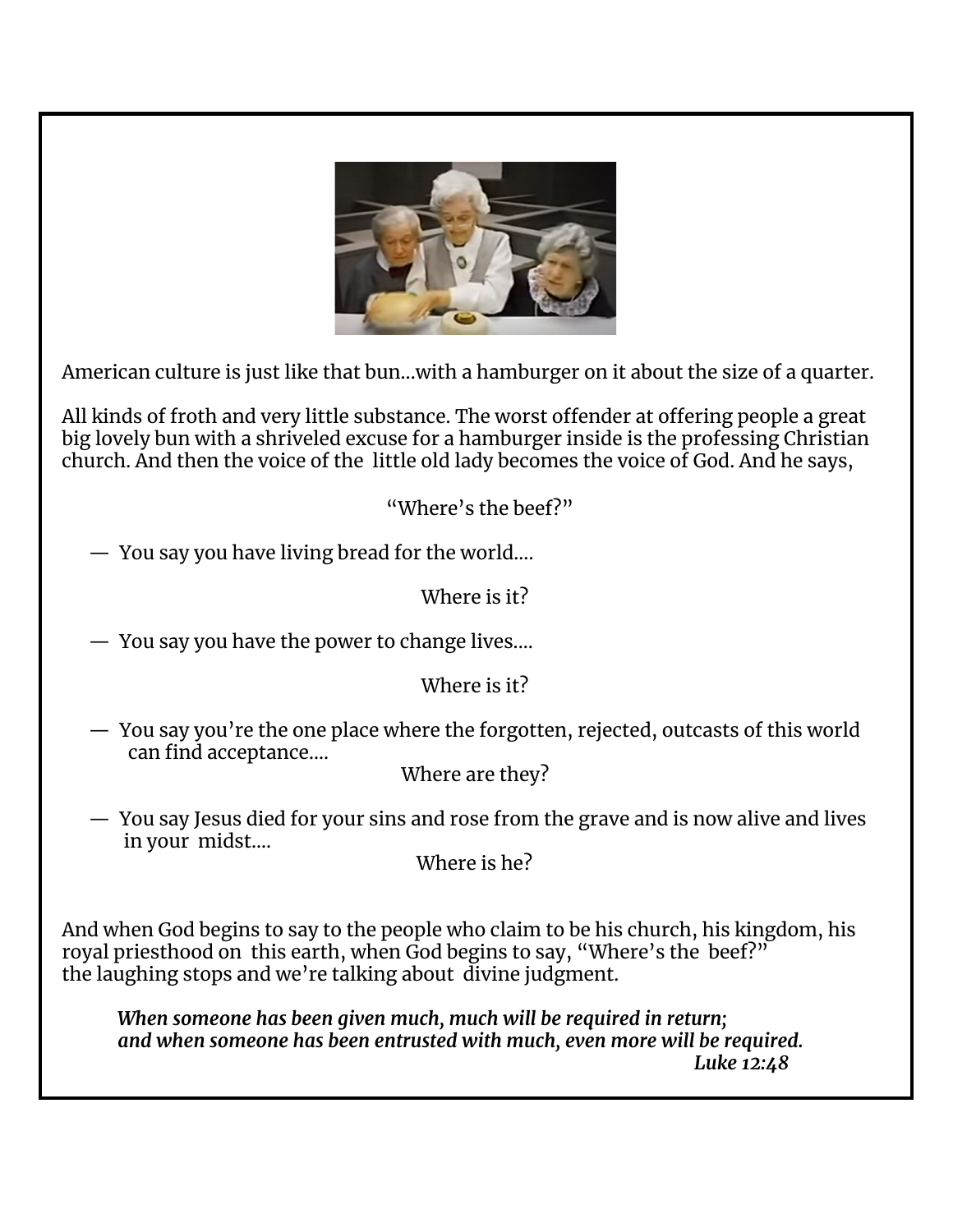*Then Jesus told this story: "A man planted a fig tree in his garden and came again and again to see if there was any fruit on it, but he was always disappointed. Finally, he said to his gardener, 'I've waited three years, and there hasn't been a single fig! Cut it down. It's just taking up space in the garden.'*



*"The gardener answered, 'Sir, give it one more chance. Leave it another year, and I'll give it special attention and plenty of fertilizer. If we get figs next year, fine. If not, then you can cut it down.'"*

*Luke 13:6—9*

The more we have of God's word and Spirit, the more we taste of God's mercy, the more clearly we've heard the call of the Lord to obedience, the more justified God is in expecting fruit. Not the fruit that appeals to other people and impresses other people, but the fruit that pleases and satisfies God. When God comes to us looking for fruit three, four, five times, and we're busy producing gorgeous leaves with no fruit...we reach a point where judgment begins.

There are two kinds of judgment:

There is a judgment where God just backs off and leaves us to our own devices....the judgment of abandonment, spiritual death. When God backs away and says, "Have it your way," you're not at Burger King, you're in Hell.

The other kind of judgment is when God, instead of withdrawing, comes near. He comes near and he draws a line and he says,"Everything on this side of the line stays and everything on that side of the line goes."

The people in the wilderness are dancing around the golden calf while Moses is up on the top of Sinai. God sees this and he's determined to abandon them to wrath. Moses, under the Spirit, begins to intercede. "Spare your people. Don't do it!" (It's the Spirit of the Lord moving Moses to say this.) And so the Lord instead of consuming Israel comes down into its midst for the second kind of judgment. Comes down through Moses and draws a line.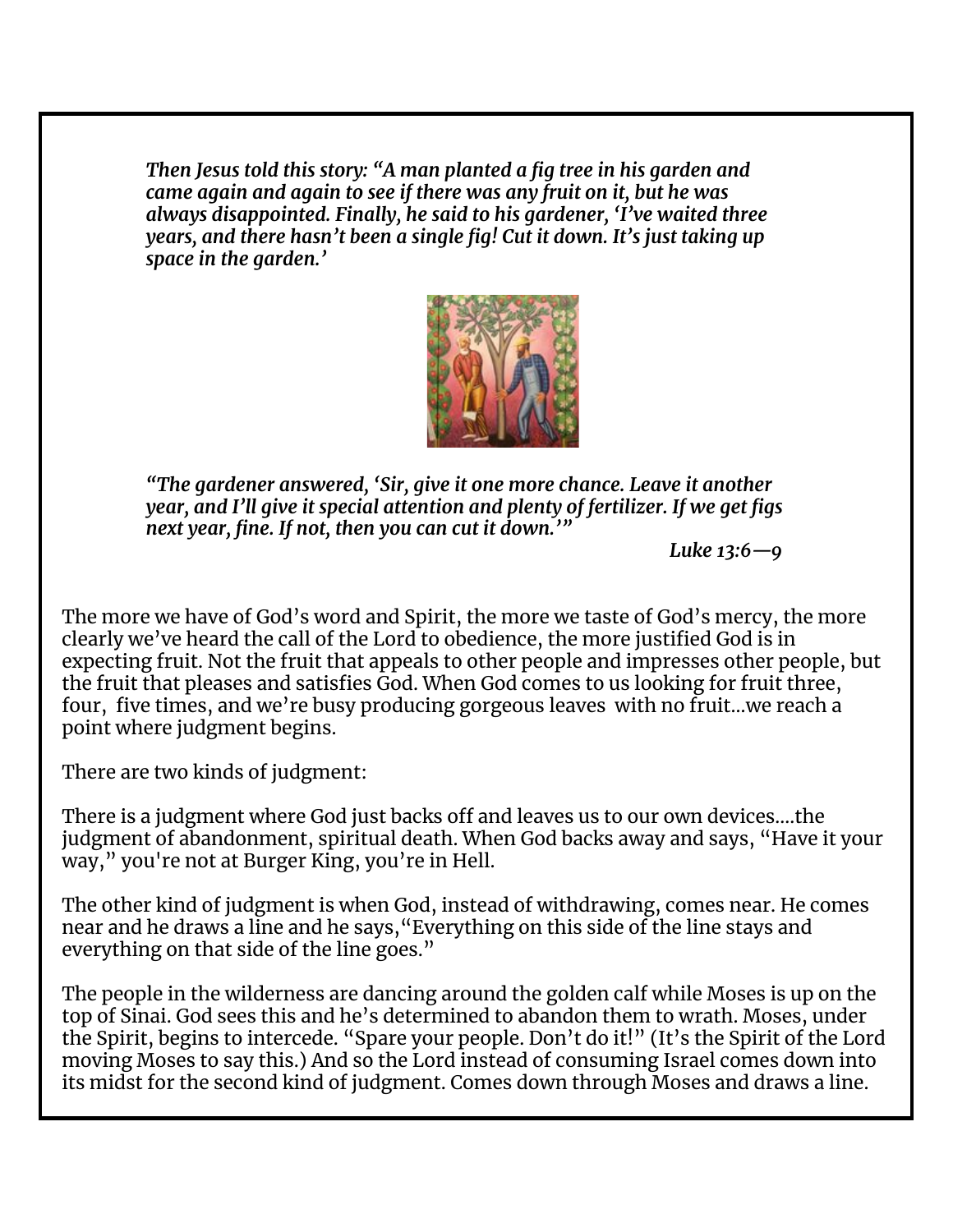*"Everyone who's on the Lord's side, get on this side of the line, stand here with me."*

You and I haven't been dancing around a golden calf. We've been tiptoeing around a great big hamburger bun with nothing inside. We've been given much and we've produced very little...individually and corporately...who can deny this? And so we, along with thousands of others like us are moving into a time of judgment.

Judgment begins at the house of God....

And so we read in Amos 7:

*The Sovereign Lord showed me a vision. I saw him preparing to send a vast swarm of locusts over the land. This was after the king's share had been harvested from the fields and as the main crop was coming up.*

God is forming locusts. Not just two or three or four or five hundred, but millions of locusts. So many locusts that you can't even see the sky. It's just like night as they come swooping in. They land, and when they go everything green is gone with them.

*In my vision the locusts ate every green plant in sight. Then I said, "O Sovereign Lord, please forgive us or we will not survive, for Israel is so small."*

How can this little nation of Israel make it...it's such a tiny nation, and so weak.

*So the Lord relented from this plan. "I will not do it, " he said.*

*Then the Sovereign Lord showed me another vision. I saw him preparing to punish his people with a great fire. The fire had burned up the depths of the sea and was devouring the entire land. Then I said, "O Sovereign Lord, please stop or we will not survive, for Israel is so small."*

*Then the Lord relented from this plan, too. "I will not do that either, " said the Sovereign Lord.*

*Then he showed me another vision. I saw the Lord standing beside a wall that had been built using a plumb line. He was using a plumb line to see if it was still straight. And the Lord said to me, "Amos, what do you see?"I answered, "A plumb line." And the Lord replied, "I will test my people with this plumb line. I will no longer ignore all their sins. The pagan shrines of your ancestors will be ruined, and the temples of Israel will be destroyed; I will bring the dynasty of King Jeroboam to a sudden end."*

*Amos 7 (NLT)*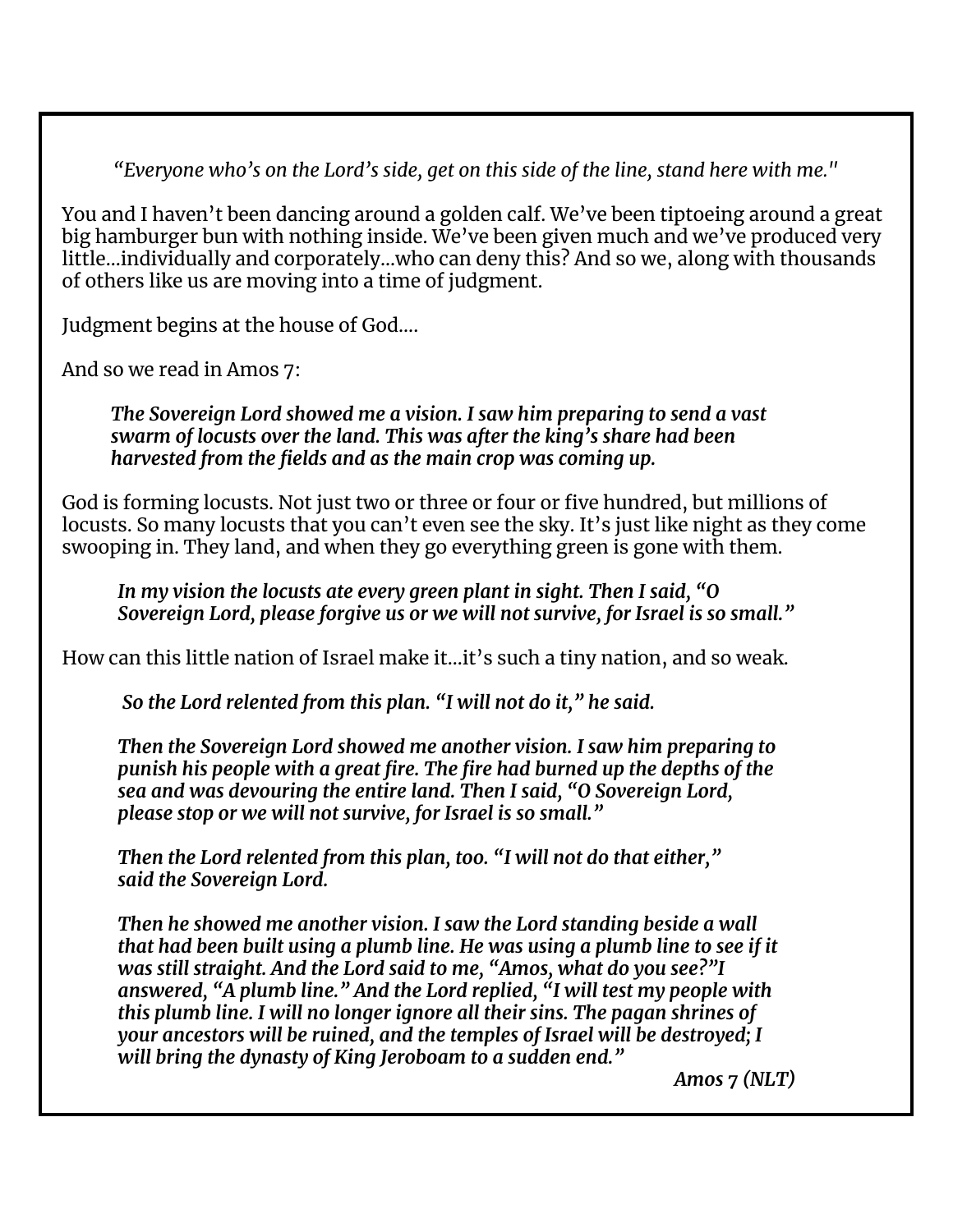So God spares Israel the first kind of judgment.

- He's not going to destroy it with a plague of locusts.
- He's not going to destroy it with a plague of fire.

Instead, he comes in with a plumb line.



*"The Plumbline" Gwen Meharg drawneartogod.com*

#### *"I will test my people with this plumb line. I will no longer ignore all their sins*

...meaning, I'll never again let them get away with a crooked wall or a fruitless tree.

— The straight wall will stand, but the crooked wall comes down.

— The tree that bears fruit will stand, but the tree that bears no fruit comes down.

And so, for 750 years the plumb line in the midst Israel was made up of God's prophets beginning with Amos in about 721 B.C., and running all the way through to the last of the prophets, John the Baptist.

So we read in Matthew 3 beginning at verse 1:

*In those days John the Baptist came preaching in the wilderness of Judea, "Repent, for the kingdom of heaven is at hand." For this is he who was*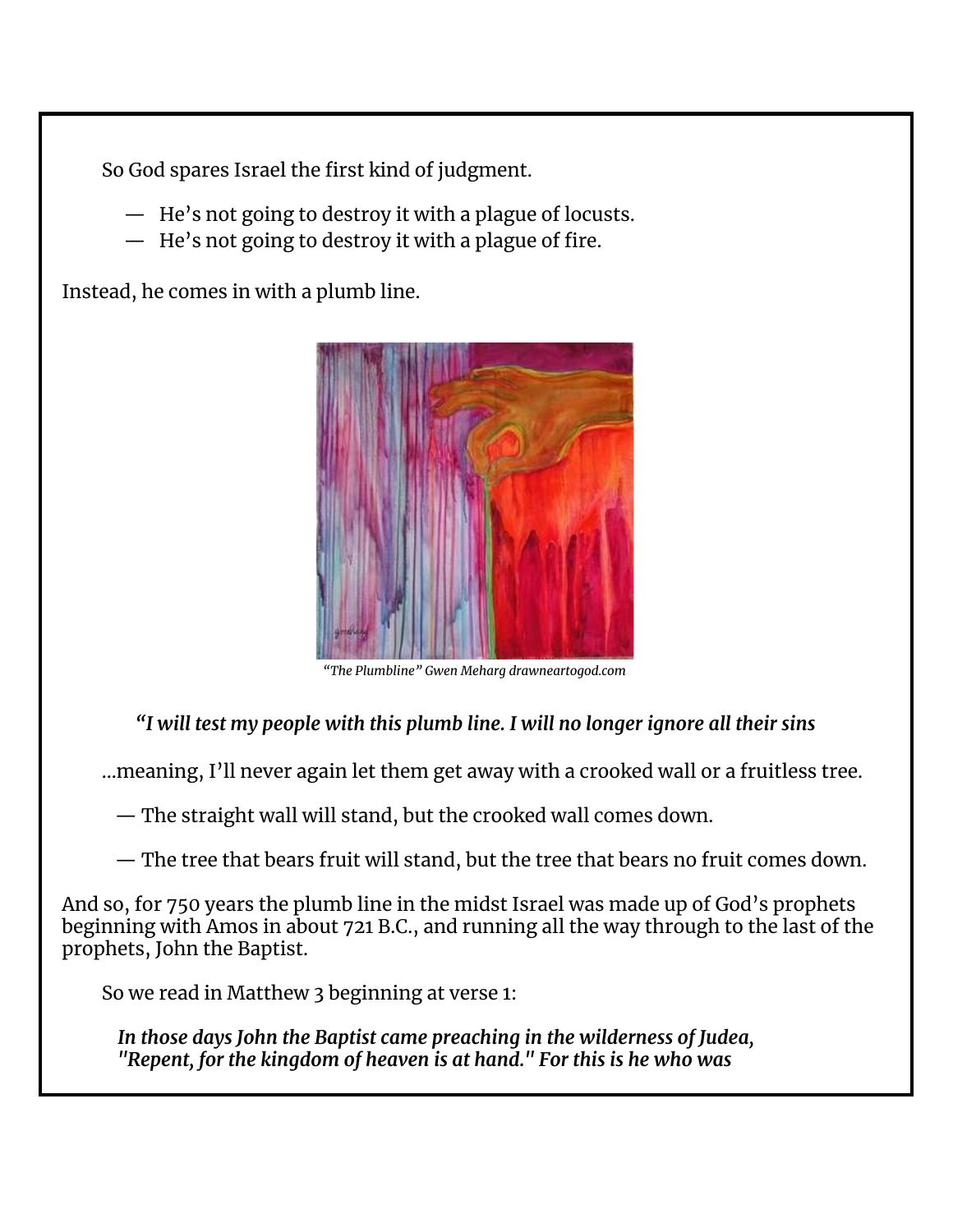*spoken of by the prophet Isaiah when he said,"The voice of one crying in the wilderness:'Prepare the way of the Lord; make his paths straight.'"*

...Right with the plumb line.

*But when he saw many of the Pharisees and Sadducees coming to his baptism, he said to them, "You brood of vipers! Who warned you to flee from the wrath to come? (Where's the beef?) Bear fruit in keeping with repentance. And do not presume to say to yourselves, 'We have Abraham as our father,' for I tell you, God is able from these stones to raise up children for Abraham. Even now the axe is laid to the root of the trees. Every tree (every tree) therefore that does not bear good fruit is cut down and thrown into the fire.*

At this point the plumb line switches from John the Baptist the last of the prophets to Jesus the Messiah, the first—born of the New Creation....God the Son, the living word.

And so John goes on to say:

*"I baptize you with water for repentance, but he who is coming after me is mightier than I, whose sandals I am not worthy to carry. He will baptize you with the Holy Spirit and fire.*

So far we all agree and we hear this and love to hear it, but somehow we miss this next verse which says:

*"His winnowing fork is in his hand, and he will clear his threshing floor and gather his wheat into the barn, but the chaff he will burn with unquenchable fire."*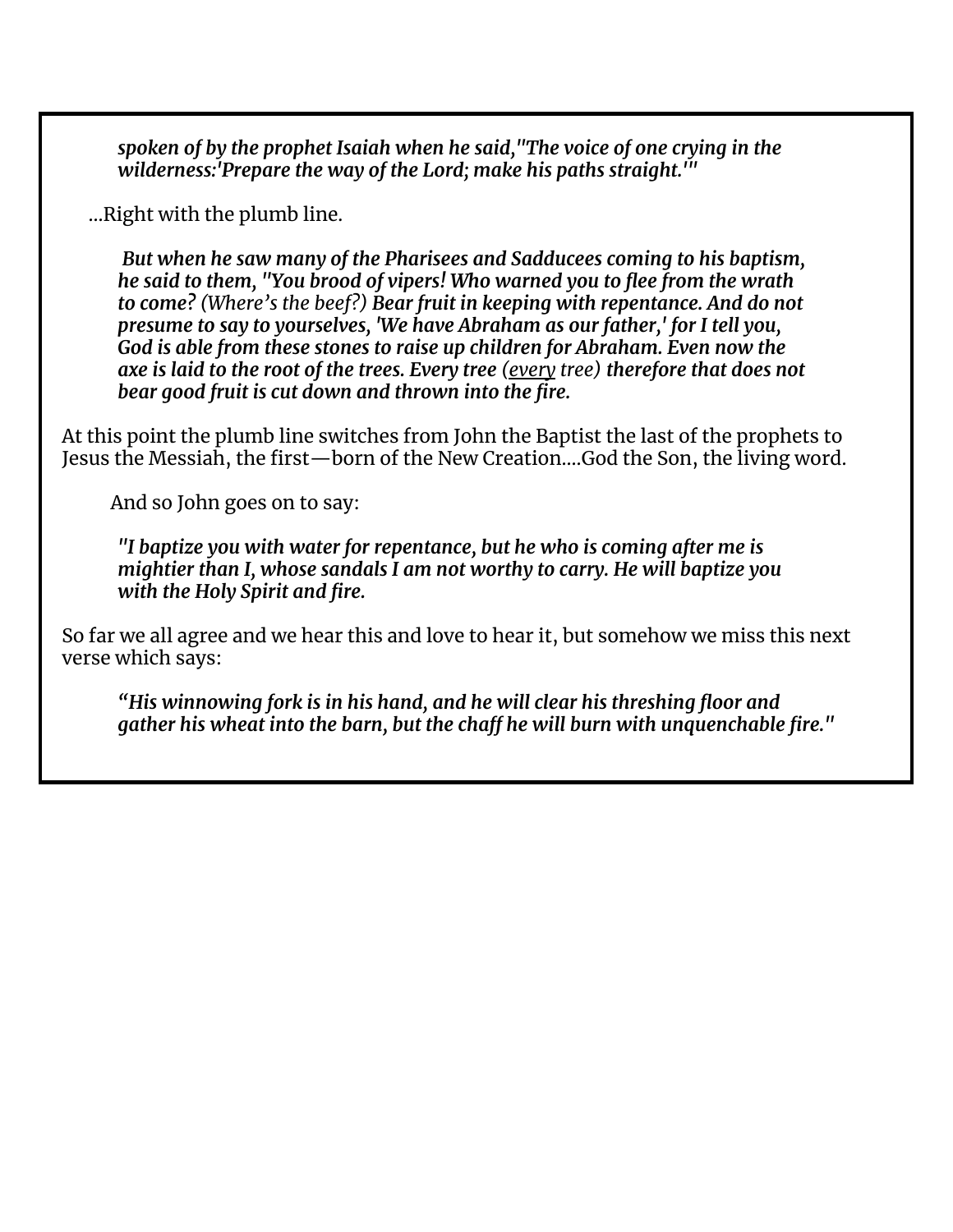

*Grain and Weeds courtesy of James B. Janknegt www.bcart.com*

So Jesus comes to bring good news to the poor, sight to the blind, deliverance to the captives. To baptize us in the Holy Spirit, But the ultimate purpose of his coming is to clear the threshing floor.

So that over here we put the wheat and over here in the fire the chaff.

The plumb line of God in our midst today is the Spirit of Jesus.

And he is here as our Savior, as our friend, as our healer, as our guide.

But he's also here as the plumb line of God.

And he sees right into our hearts and he knows exactly what we're thinking and what we're doing and where we are.

And he says to the Father, on our behalf:

*"Father, give this fig tree one more year while I dig around it, fertilize it and do* everything I can do to help it. If it bears fruit, well and good. If not, you can cut it down."

Now the plumb line of the Lord in our midst is measuring us and calling us to repentance to get on the right side of the line in three areas of our lives: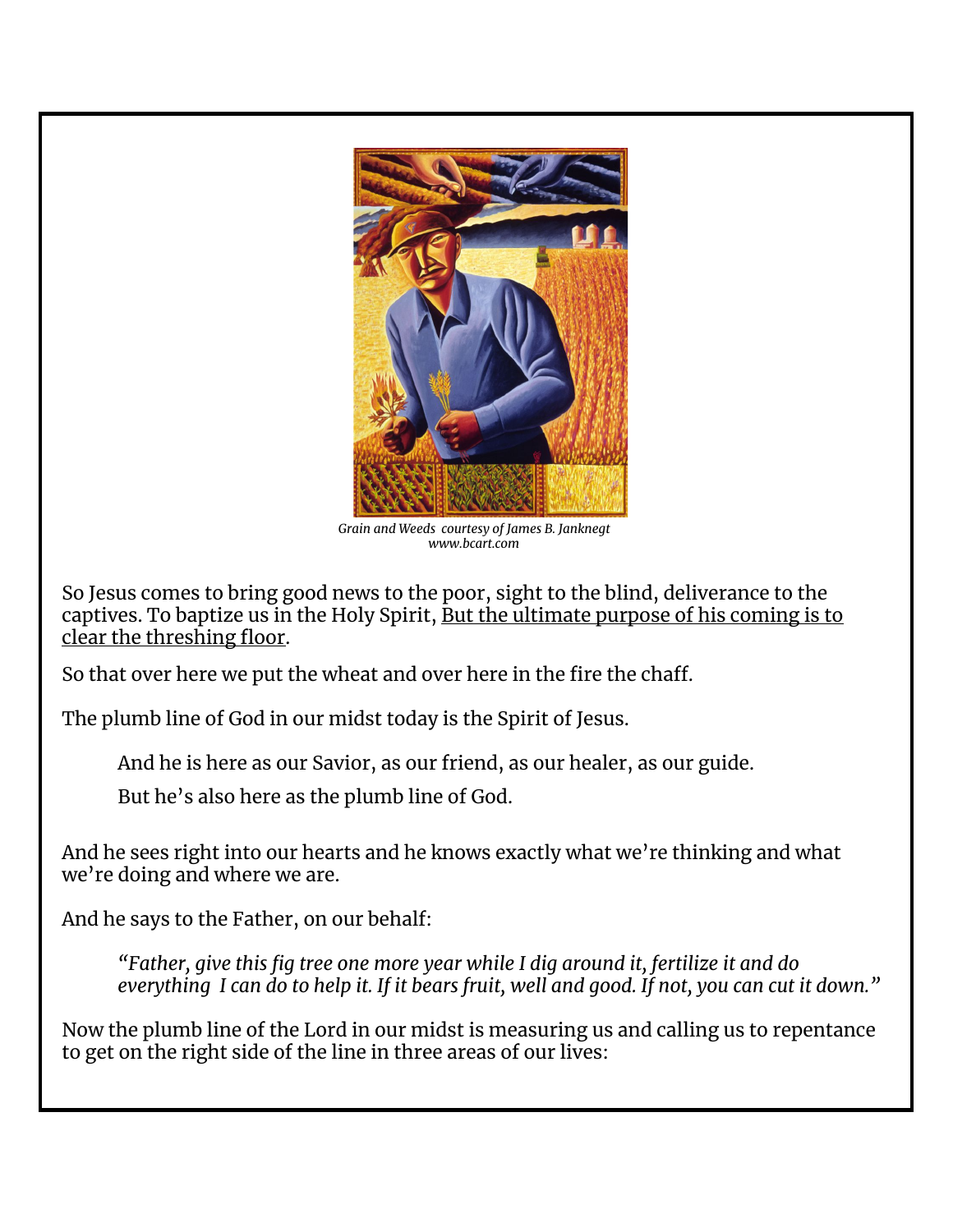#### **First, the plumb line of the Lord is in our midst to measure whether we are, in fact, living by faith.**

Living by faith to the point where we're producing the fruits of faith. The fruits of faith are deeds of obedience. And we read in Matthew 7:21:

*"Not every one who says to me, 'Lord, Lord,' shall enter the kingdom of heaven, but he who does the will of my Father who is in heaven. On that day many will say to me, 'Lord, Lord, did we not prophesy in your name, and cast out demons in your name, and do many mighty works in your name?*

'And then will I declare to them, 'Where's the beef?'

... I was hungry, you gave me no food.

- ... I was thirsty, you gave me no drink.
- ... I was a stranger, you didn't welcome me.
- ... I was naked, you didn't clothe me.
- ... I was sick, in prison, you didn't come to me.

#### *"I never knew you, depart from me you evildoers."*

The fruits of faith are deeds of obedience. Obedience to very simple clear unmistakable commands that Jesus gives us. And the reason we don't perform those deeds of obedience is because we're scared that if we do we'll go broke, we'll lose our friends, or we'll get killed. And Jesus says, "Trust me. Do what I say and trust me. I will be with you. You're going to be all right. Things might be a little different from the way you anticipate them, but you'll be all right. Do what I tell you and trust me. I'm looking for the fruits of faith".....deeds, deeds, deeds.

#### **Second, the Lord comes in as a plumb line to measure us to see whether we are, in fact, practicing love.**

The command to love comes again and again.

- —Love your enemies.
- —Love your neighbor.
- —Love one another.

Love one another, love your neighbor, love your enemy to the point where you are producing the fruit of love, and the fruits of love again are deeds...this time *deeds of mercy.*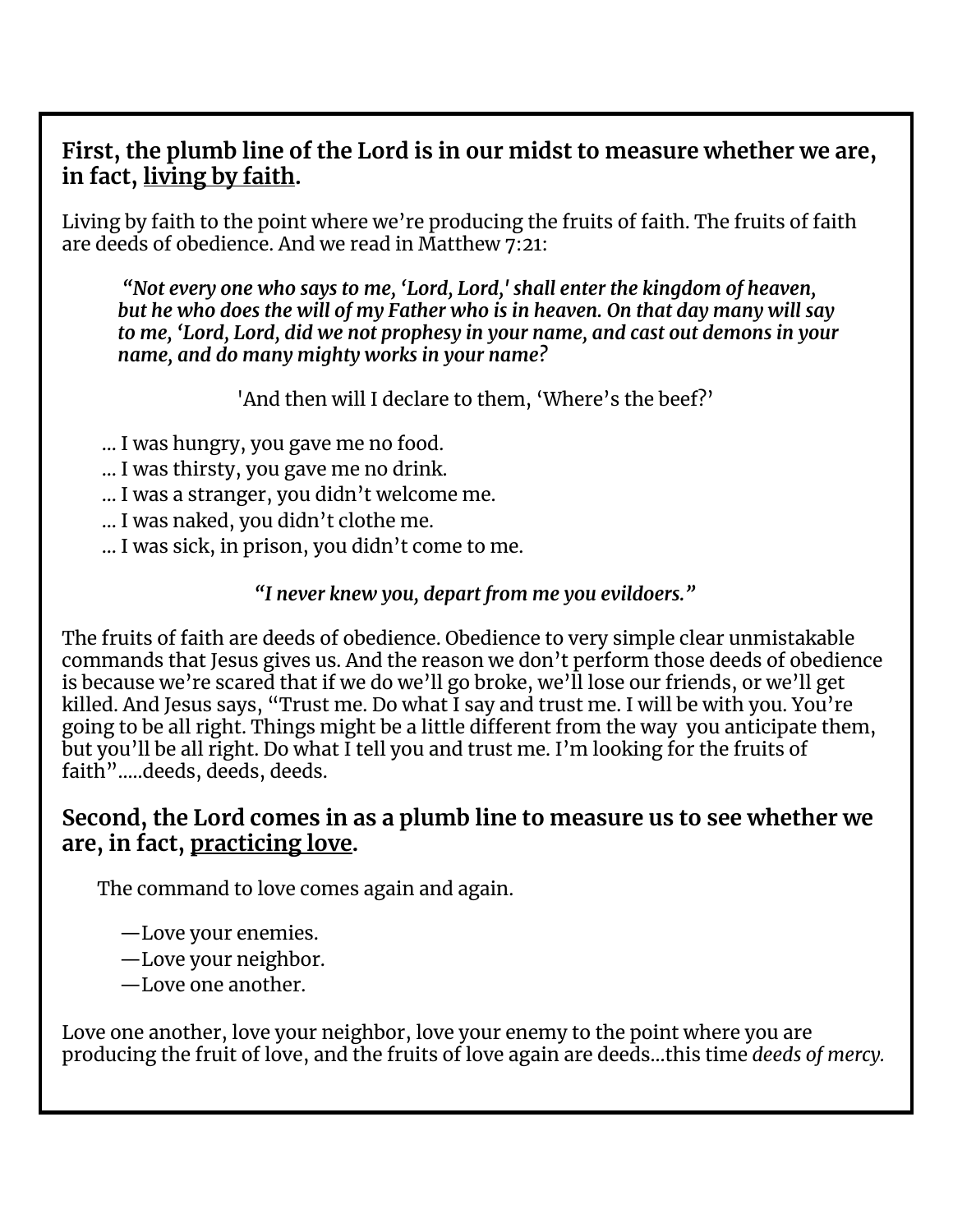In Luke 10:25-37

*And behold, a lawyer stood up to put him to the test, saying, "Teacher, what shall I do to inherit eternal life?" He said to him, "What is written in the law? How do you read?" And he answered, "You shall love the Lord your God with all your heart, and with all your soul, and with all your strength,and with all your mind; and your neighbor as yourself." And he said to him, "You have answered right; do this and you will live." But he, desiring to justify himself, said to Jesus, 'And who is my neighbor?' Jesus replied, "A man was going down from Jerusalem to Jericho, and he fell among robbers, who stripped him and beat him, and departed, leaving him half dead. Now by chance a priest was going down that road; and when he saw him he passed by on the other side....*

Now the priest was a lovely big, beautiful hamburger bun…

Where's the beef?

*"Well, I'm on my way to a meeting...I just want to get this book to the printers… I want to do this and I want to do that."*

*....So likewise a Levite, when he came to the place and saw him, passed by on the other side....*

This was a middle sized hamburger bun with nothing inside.He was very very busy checking out other people's doctrines and behavior and attitudes. But he has no substance. He can't see what God's telling him to do in that given moment.

*.....But a Samaritan, as he journeyed, came to where he was; and when he saw him, he had compassion, and went to him and bound up his wounds, pouring on oil and wine....Which of these three do you think proved neighbor to the man who fell among the robbers?" He said, "The one who showed mercy on him." Jesus said to him, "Go and do likewise."*

And so the plumb line comes down into our midst and measures us, individually and corporately to see whether we are, in fact, producing the fruits of mercy.

#### **Third, the plumb line is measuring us to see whether we are given over to the worship of God.**

Are we given over to the worship of God to the point where we are producing the fruits of worship? And the fruits of worship are holy lives.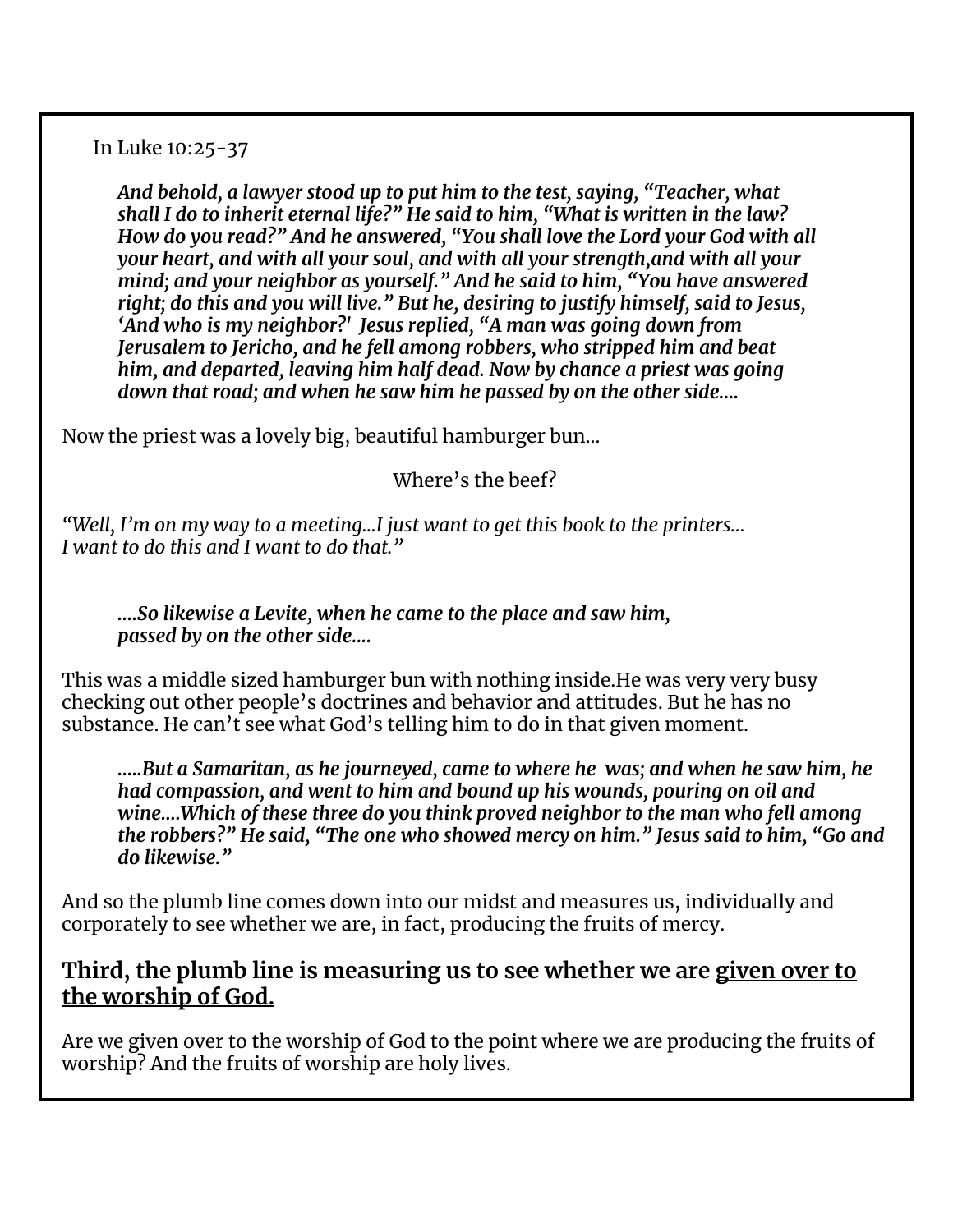Lives that hallow God's name.

Lives that are consumed with God.

Whatever form or posture or method of worship we use....

God doesn't care whether we're lying flat on our face or standing with our hands up, or shouting, or weeping...he's looking for fruits of worship.

### *Our Father who art in heaven, hallowed be thy name…*

How can we pray that prayer day after day and not do it? How can we mean that and not hallow God's name in our life?

Am I hallowing God's name...

in the way I use my time? in the way I handle my money? in the way I speak? in the way I think?

And the Lord replied, "I will test my people with this plumb line. I will no longer ignore all *their sins. The pagan shrines of your ancestors will be ruined, and the temples of Israel will be destroyed; I will bring the dynasty of King Jeroboam to a sudden end."*

"Father, give the fig tree one more year, while I dig around it, fertilize it, do everything I can to help it, If it bears fruit well and good. But if not, you can cut it down."



*Fruitless Fig courtesy of James B. Janknegt bcart.com*